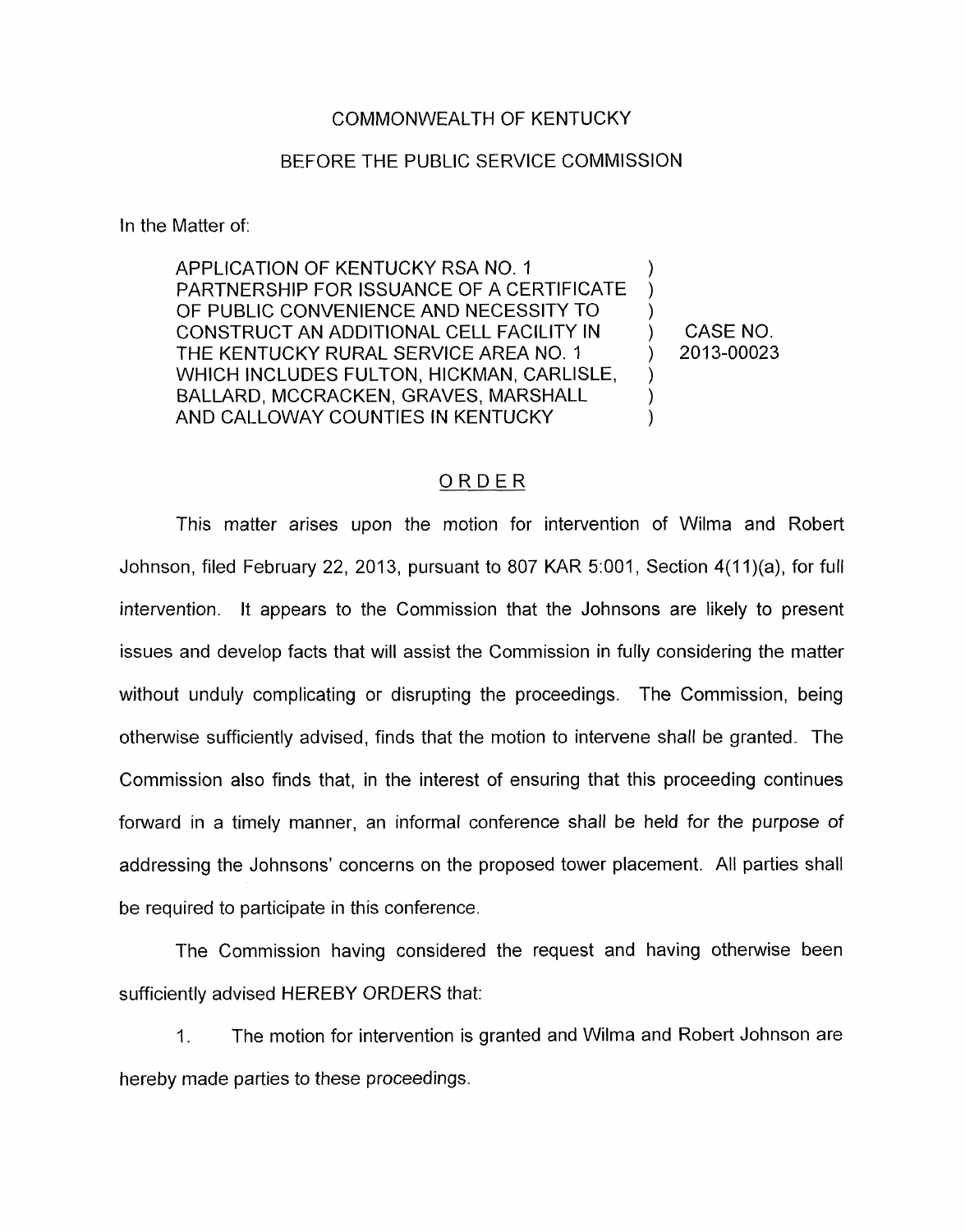2. An informal conference shall be held on April 17, 2013 at 11:OO a.m. Eastern Daylight Time in Conference Room 2 of the Commission's offices at 21 1 Sower Boulevard, Frankfort, Kentucky. Parties wishing to participate by telephone may contact J.E.B. Pinney at [jeb.pinney@ky.gov](mailto:jeb.pinney@ky.gov) or (502) 782-2587 to receive instructions.

By the Commission

**ENTERED MAR 22 2013** KENTUCKY PUBLIC<br>SERVICE COMMISSION

*n*  AT Exedutive Director

Case No. 2013-00023